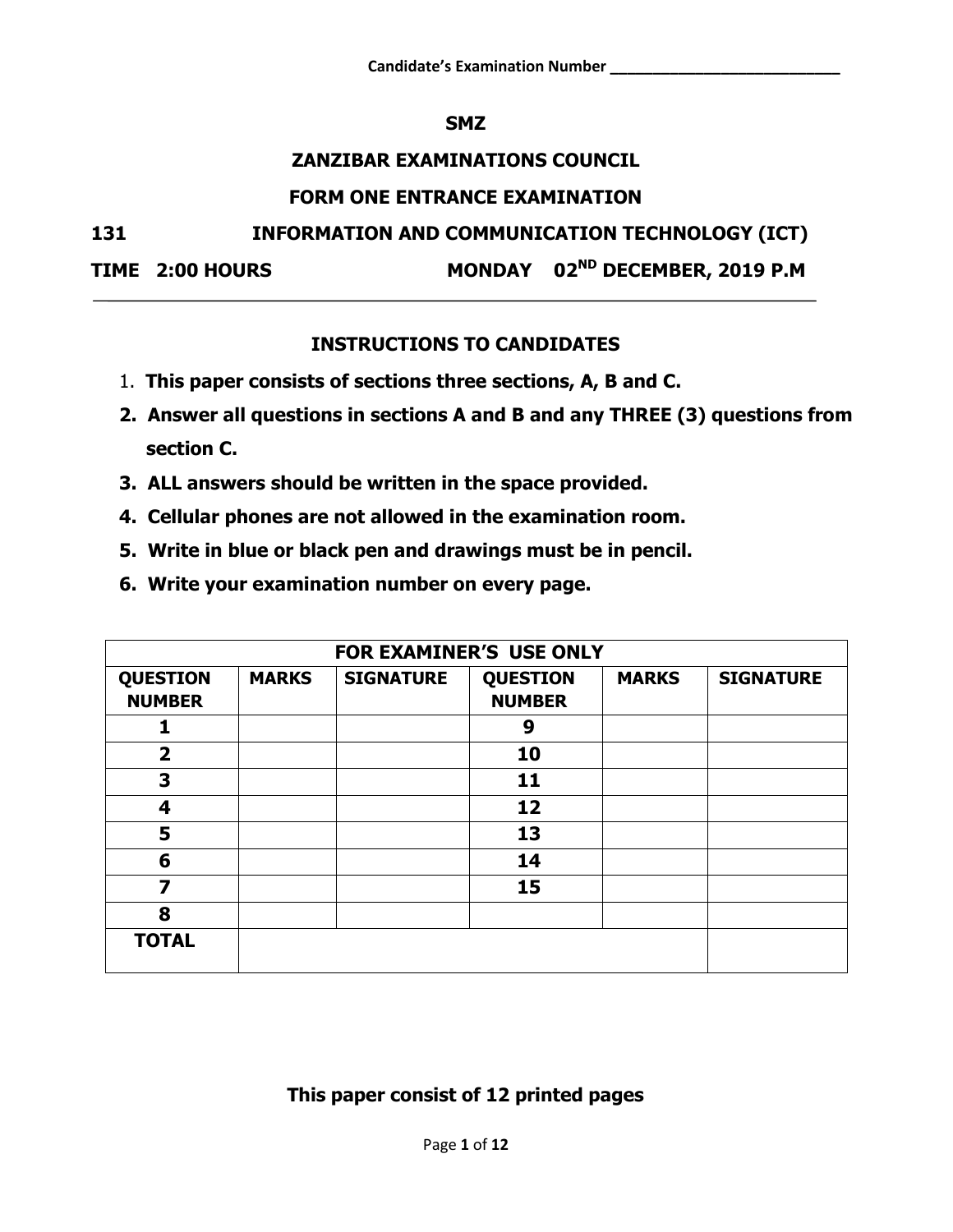# **SECTION A: (40 marks)**

# **Answer ALL questions in this section**

| 1. |               |                                                         |                      |            | Choose the most correct answer and write its letter in the table provided. |
|----|---------------|---------------------------------------------------------|----------------------|------------|----------------------------------------------------------------------------|
|    | i)            | It cannot be sent through a Post office                 |                      |            |                                                                            |
|    |               | A. Explosive                                            | <b>B.</b> Book       |            | C. Shoes                                                                   |
|    | ii)           |                                                         |                      |            | A place where a parcel is prepared before it is sent through a post office |
|    |               | A. Anywhere                                             | B. Home              |            | C. Post office                                                             |
|    | iii)          |                                                         |                      |            | Which of the following does not affect the cost of posting a parcel?       |
|    |               | A. Price of the item                                    | B. Weight            |            | C. Destination                                                             |
|    | iv)           | Items put in a parcel should not be                     |                      |            |                                                                            |
|    |               | A. small                                                | <b>B.</b> Soft       | C. illegal |                                                                            |
|    | V)            |                                                         |                      |            | The additional amount of money charged by post office for the service      |
|    |               | A. internet                                             | <b>B.</b> Commission |            | C. security                                                                |
|    | vi)           | Academic library serve                                  |                      |            |                                                                            |
|    |               | A. Hospital                                             | <b>B.</b> School     |            | C. Hotel                                                                   |
|    | vii)          | This is one among the types of libraries                |                      |            |                                                                            |
|    |               | A. Muslim library B. Zanzibar library C. Public library |                      |            |                                                                            |
|    | viii)         | A library is called a storehouse of                     |                      |            |                                                                            |
|    |               | A. Stationeries                                         | <b>B.</b> Books      |            | C. Books, pencils and magazines.                                           |
|    | $\mathsf{ix}$ | This is not a responsibility of a librarian             |                      |            |                                                                            |
|    |               | A. to care preserve the books                           |                      |            | B. To remove dirty in the library                                          |
|    |               | C. To procure books that the readers ask for            |                      |            |                                                                            |
|    | X)            | FM stands for                                           |                      |            |                                                                            |
|    |               | A. Frequent Modulation                                  |                      |            | <b>B. Frequency Modulation</b>                                             |
|    |               | C. Frequency Modulated                                  |                      |            |                                                                            |
|    |               |                                                         |                      |            |                                                                            |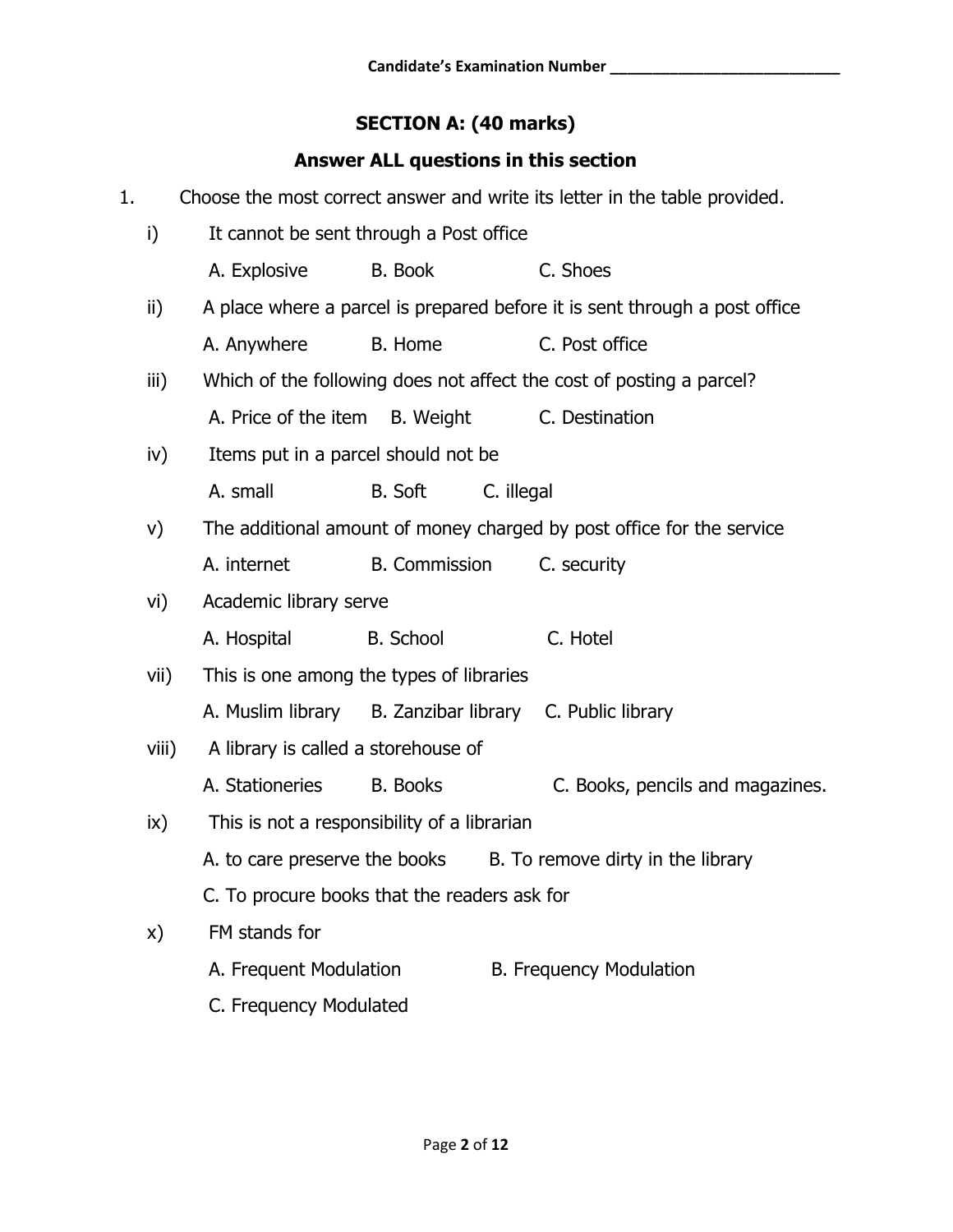#### **ANSWERS**

| $\cdots$<br>. . | iii. |  | ٧ı | viii | יי<br>$\sim$ | ` |
|-----------------|------|--|----|------|--------------|---|
|                 |      |  |    |      |              |   |

- 2: In the following statements, write T for a true statement and F for a false statement in a table below.
	- i) Font size refers to the style of the text.
	- ii) Redo command is used to reverse the most recent editing command.
	- iii) The saved document in a given name is called a file name
	- iv) Using clip Art option, you can insert shapes in your document.
	- v) When you type, Ms Word automatically counts the number.
	- vi) The insert menu offers a variety of options to insert tables, pictures, clip Art, different shapes and symbols etc
	- vii) Spelling errors are indicated by a wavy green underline.
	- viii) Printing is the final phase of producing a hard copy of a document.
	- ix) Undo command is used to delete a sentence in a document.
	- x) Keyboard is used to put sound signals in to a computer.

#### **ANSWERS**

| $\cdots$<br> | .<br>Ш | <b>I</b> V | J1 | vii | viii | <b>IX</b> | $\lambda$ |
|--------------|--------|------------|----|-----|------|-----------|-----------|
|              |        |            |    |     |      |           |           |

2. Match the ICT terms in **LIST A** with the meaning of the terms in **LIST B** by Writing the letter of the correct response in the table below.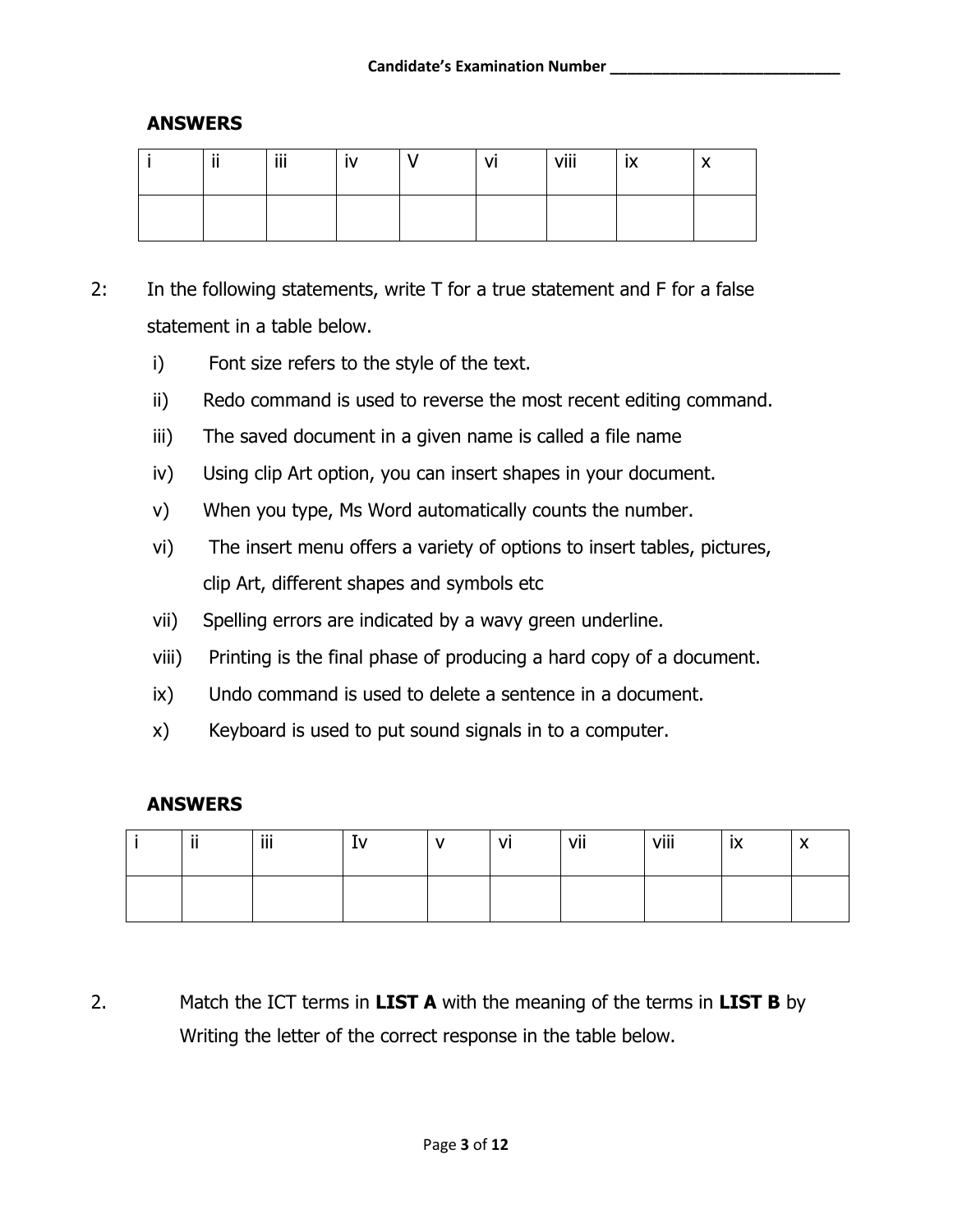| <b>LIST A</b>   | <b>LIST B</b>                       |
|-----------------|-------------------------------------|
| i. Icon         | A. Control Panel Unit               |
| ii. Paint       | B. Moving picture on a computer     |
| iii. Wallpaper  | C. Window operating system          |
| iv. calculator  | D. To do calculation                |
| v. Screen saver | E. Small picture s on desktop       |
| vi. Frequency   | F. Number of cycles per second      |
| vii. CPU        | G. To draw and color picture        |
| viii. Recipient | H. Background of desktop            |
| ix. UPS         | I. A person who receives something. |
| x. Windows 7    | J. Central Processing Unit          |
|                 | K. Universal Partner Society        |
|                 | L. Un interruptible power Supply    |

## **ANSWERS**

| - 11 | iii. | $\mathbf{N}$ | $\mathsf{v}$ | VI | vii | viii | IX | $\cdot$ |
|------|------|--------------|--------------|----|-----|------|----|---------|
|      |      |              |              |    |     |      |    |         |
|      |      |              |              |    |     |      |    |         |

#### 4. Fill the blanks

- i) The physical components of a computer is known as …………………………………
- ii) ……………………………. is a group of instructions given to the computer to get work done.
- iii) The main hardware component of a computer is ………………………………..
- iv) Power supply is ………………………………… part of computer hardware.
- v) Microsoft window is an example of ………………………….. software.
- vi) Microsoft office is an example of ……………………………….. Software.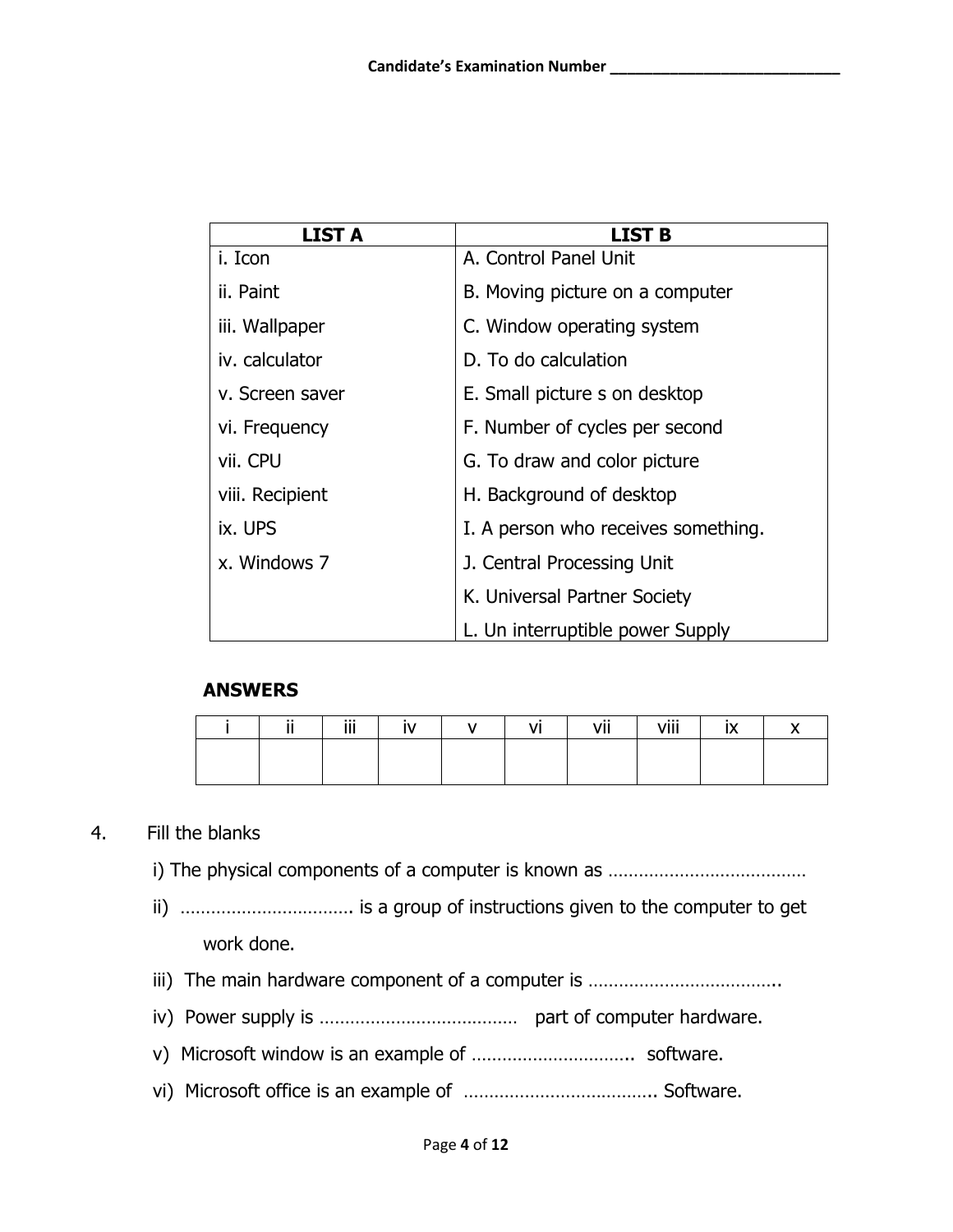- vii) Journal contains ……………………… and events that deals with a particular subject or professional activity.
- viii) A command or key on a computer which erase the text is known as ………………………
- ix) ……………………… is a unit of frequency equal to one million Hertz.
- x) A piece of printed paper designed to be attached to a wall or vertical surface is called ………………………

## **SECTION B: (30 Marks)**

#### **Attempt ALL questions in this section**

\_\_\_\_\_\_\_\_\_\_\_\_\_\_\_\_\_\_\_\_\_\_\_\_\_\_\_\_\_\_\_\_\_\_\_\_\_\_\_\_\_\_\_\_\_\_\_\_\_\_\_\_\_\_\_\_\_\_\_\_\_\_\_\_\_\_\_\_

\_\_\_\_\_\_\_\_\_\_\_\_\_\_\_\_\_\_\_\_\_\_\_\_\_\_\_\_\_\_\_\_\_\_\_\_\_\_\_\_\_\_\_\_\_\_\_\_\_\_\_\_\_\_\_\_\_\_\_\_\_\_\_\_\_\_\_\_

\_\_\_\_\_\_\_\_\_\_\_\_\_\_\_\_\_\_\_\_\_\_\_\_\_\_\_\_\_\_\_\_\_\_\_\_\_\_\_\_\_\_\_\_\_\_\_\_\_\_\_\_\_\_\_\_\_\_\_\_\_\_\_\_\_\_\_\_

\_\_\_\_\_\_\_\_\_\_\_\_\_\_\_\_\_\_\_\_\_\_\_\_\_\_\_\_\_\_\_\_\_\_\_\_\_\_\_\_\_\_\_\_\_\_\_\_\_\_\_\_\_\_\_\_\_\_\_\_\_\_\_\_\_\_\_\_

\_\_\_\_\_\_\_\_\_\_\_\_\_\_\_\_\_\_\_\_\_\_\_\_\_\_\_\_\_\_\_\_\_\_\_\_\_\_\_\_\_\_\_\_\_\_\_\_\_\_\_\_\_\_\_\_\_\_\_\_\_\_\_\_\_\_\_\_

\_\_\_\_\_\_\_\_\_\_\_\_\_\_\_\_\_\_\_\_\_\_\_\_\_\_\_\_\_\_\_\_\_\_\_\_\_\_\_\_\_\_\_\_\_\_\_\_\_\_\_\_\_\_\_\_\_\_\_\_\_\_\_\_\_\_\_\_

\_\_\_\_\_\_\_\_\_\_\_\_\_\_\_\_\_\_\_\_\_\_\_\_\_\_\_\_\_\_\_\_\_\_\_\_\_\_\_\_\_\_\_\_\_\_\_\_\_\_\_\_\_\_\_\_\_\_\_\_\_\_\_\_\_\_\_\_

\_\_\_\_\_\_\_\_\_\_\_\_\_\_\_\_\_\_\_\_\_\_\_\_\_\_\_\_\_\_\_\_\_\_\_\_\_\_\_\_\_\_\_\_\_\_\_\_\_\_\_\_\_\_\_\_\_\_\_\_\_\_\_\_\_\_\_\_

\_\_\_\_\_\_\_\_\_\_\_\_\_\_\_\_\_\_\_\_\_\_\_\_\_\_\_\_\_\_\_\_\_\_\_\_\_\_\_\_\_\_\_\_\_\_\_\_\_\_\_\_\_\_\_\_\_\_\_\_\_\_\_\_\_\_\_\_

\_\_\_\_\_\_\_\_\_\_\_\_\_\_\_\_\_\_\_\_\_\_\_\_\_\_\_\_\_\_\_\_\_\_\_\_\_\_\_\_\_\_\_\_\_\_\_\_\_\_\_\_\_\_\_\_\_\_\_\_\_\_\_\_\_\_\_\_

5. a) Name any two (2) applications of telephones

b) Identify one (1) place where telephone is allowed.

6. a) Identify any three( 3) services provided by post office.

b) Name any two (2) international TV stations you know

7. a) List any three (3) types of manual documents.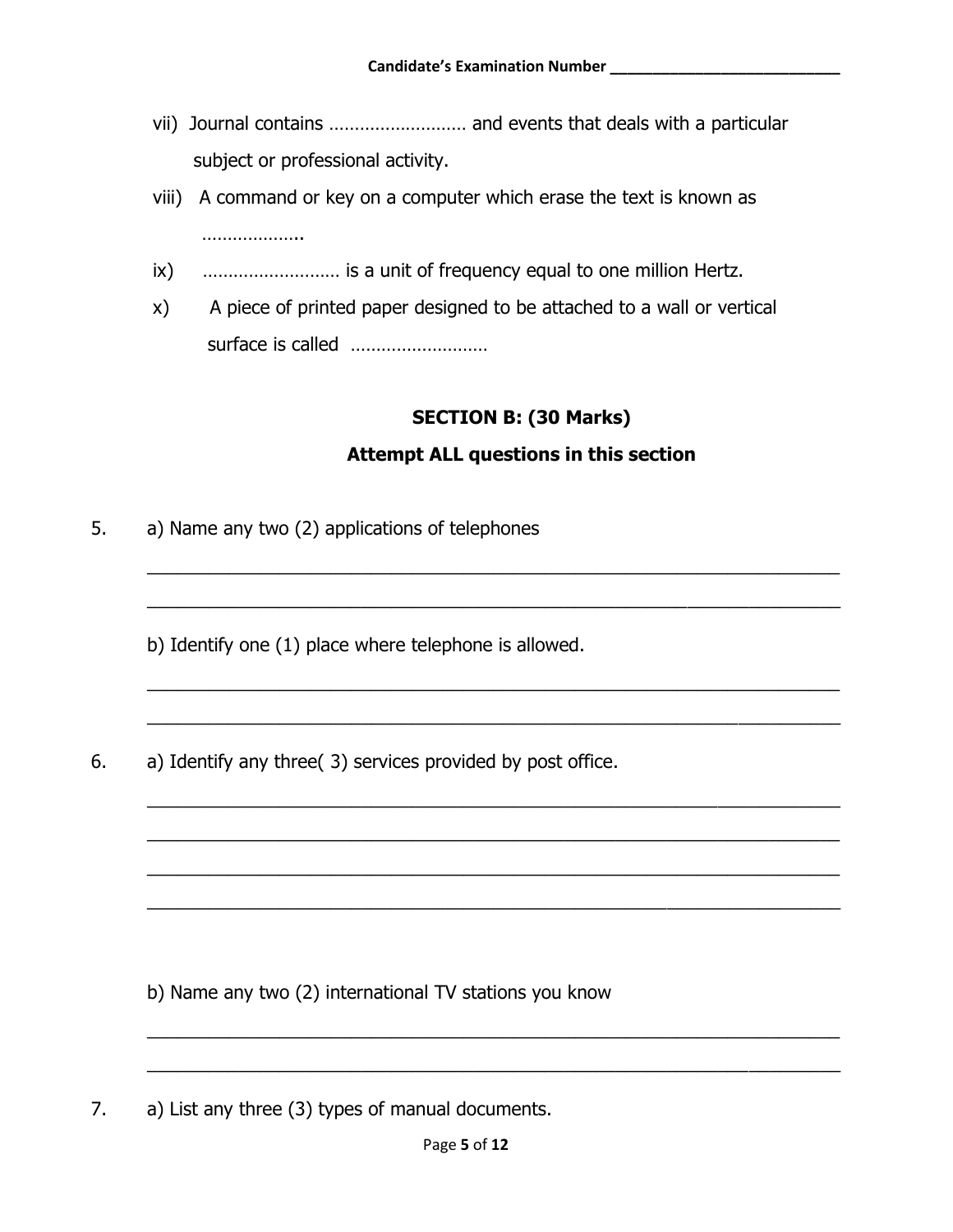b) Write down the name of a person who guide and attend the readers in a library.

a) Differentiate between Remitter and Payee. 8.

b) Give the long form of " P.O. BOX "

9. a) Name three (3) main parts of radio call.

b) Write down the other name for Amateur radio.

Mention any four (4) devices used in ICT 10.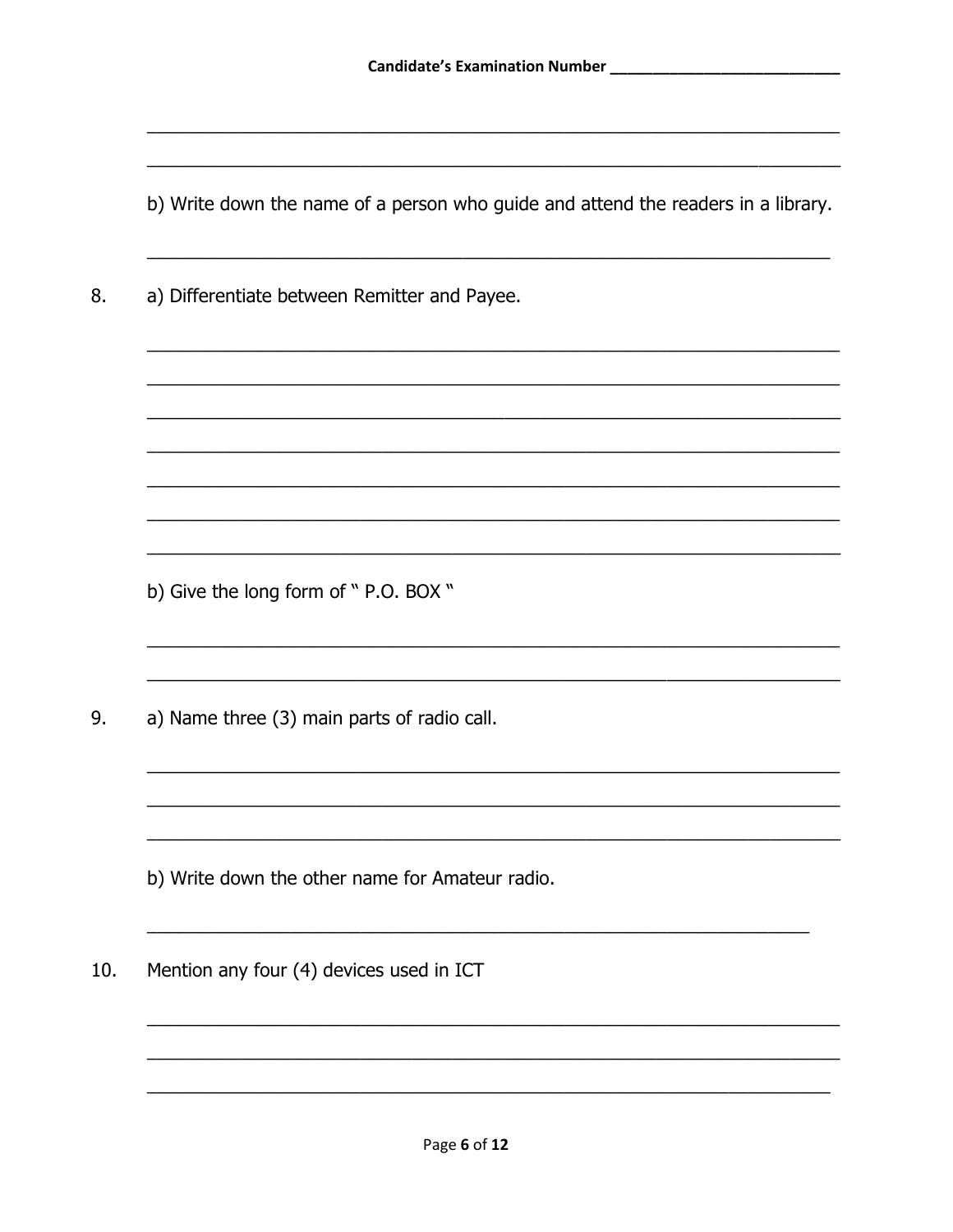# **SECTION C: (30 Marks)**

# Attempt any three (3) questions) from this section

a) Explain briefly how to tune a radio dial.  $11.$ 

b) Give two (2) differences between the following

i) FM and AM

ii) SW and LW

c) State the importance of remote controller.

a) Write down the necessary steps if you want to insert a picture from clip Art 12. in to the document.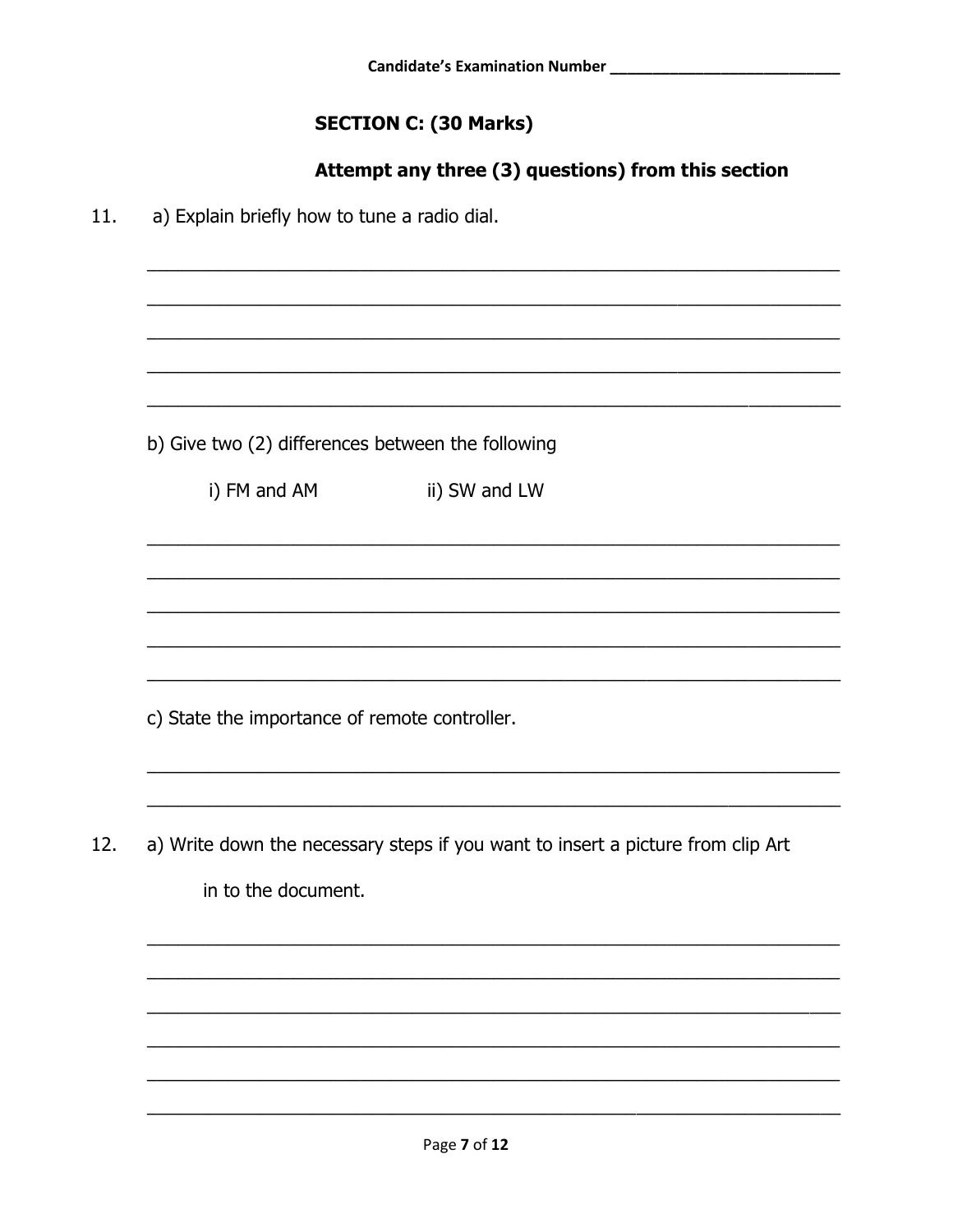|  | b) Distinguish between a file and folder. |  |  |  |
|--|-------------------------------------------|--|--|--|
|--|-------------------------------------------|--|--|--|

| c) Explain the importance of the following          |  |  |
|-----------------------------------------------------|--|--|
| i) Mouse                                            |  |  |
| ii) Recycle bin                                     |  |  |
| iii) Key board                                      |  |  |
|                                                     |  |  |
|                                                     |  |  |
|                                                     |  |  |
|                                                     |  |  |
| a) Briefly explain how you will receive a register. |  |  |
|                                                     |  |  |
|                                                     |  |  |
|                                                     |  |  |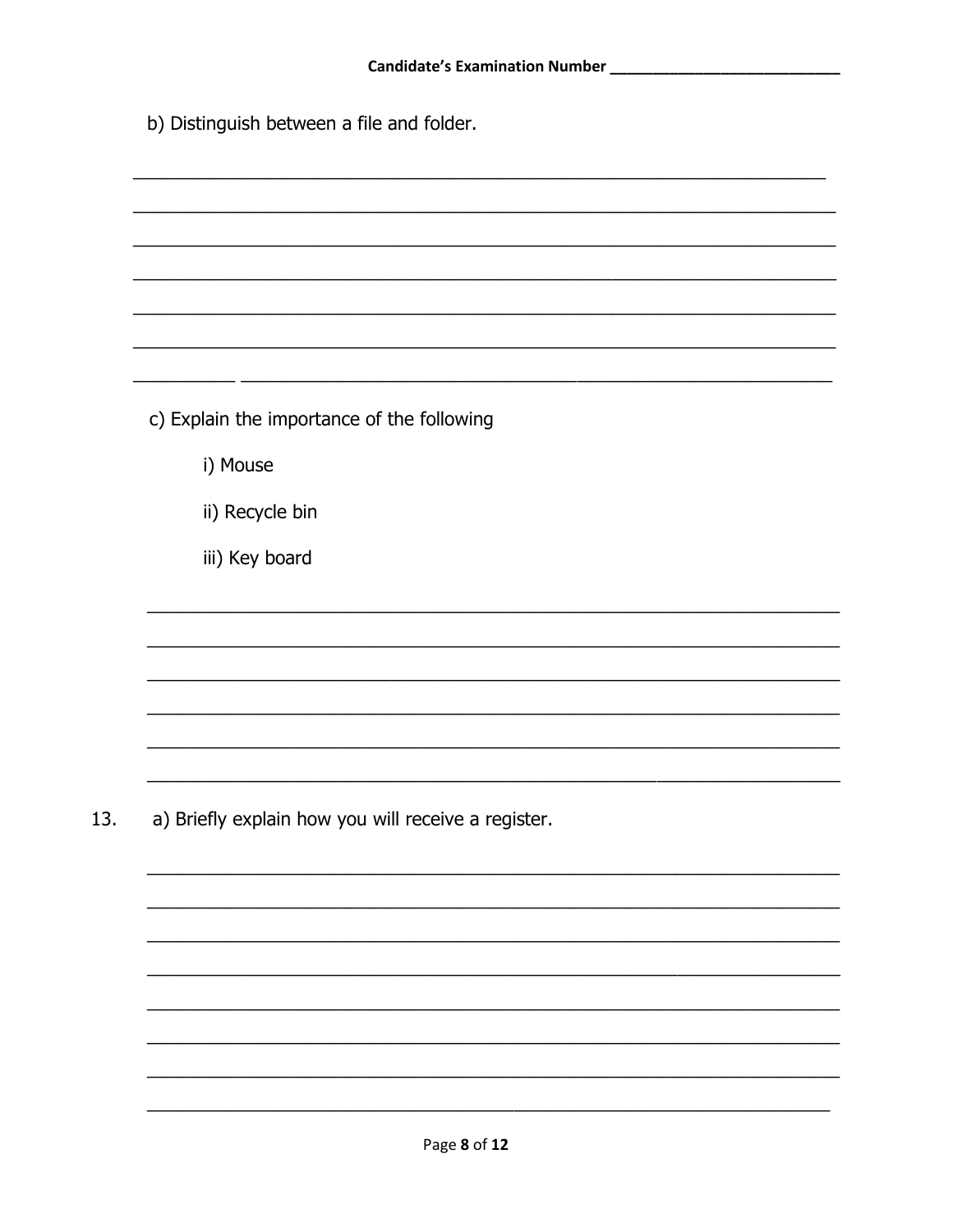- b) i) Define the term "Express Mail Service".
	- ii) Identify two(2) advantages of using Express mail Services.

c) Briefly explain any two (2) applications of electronic fund transfer.

14. a) (i) Define the term downloading.

> ii) Explain important things to be remembered while downloading from internet.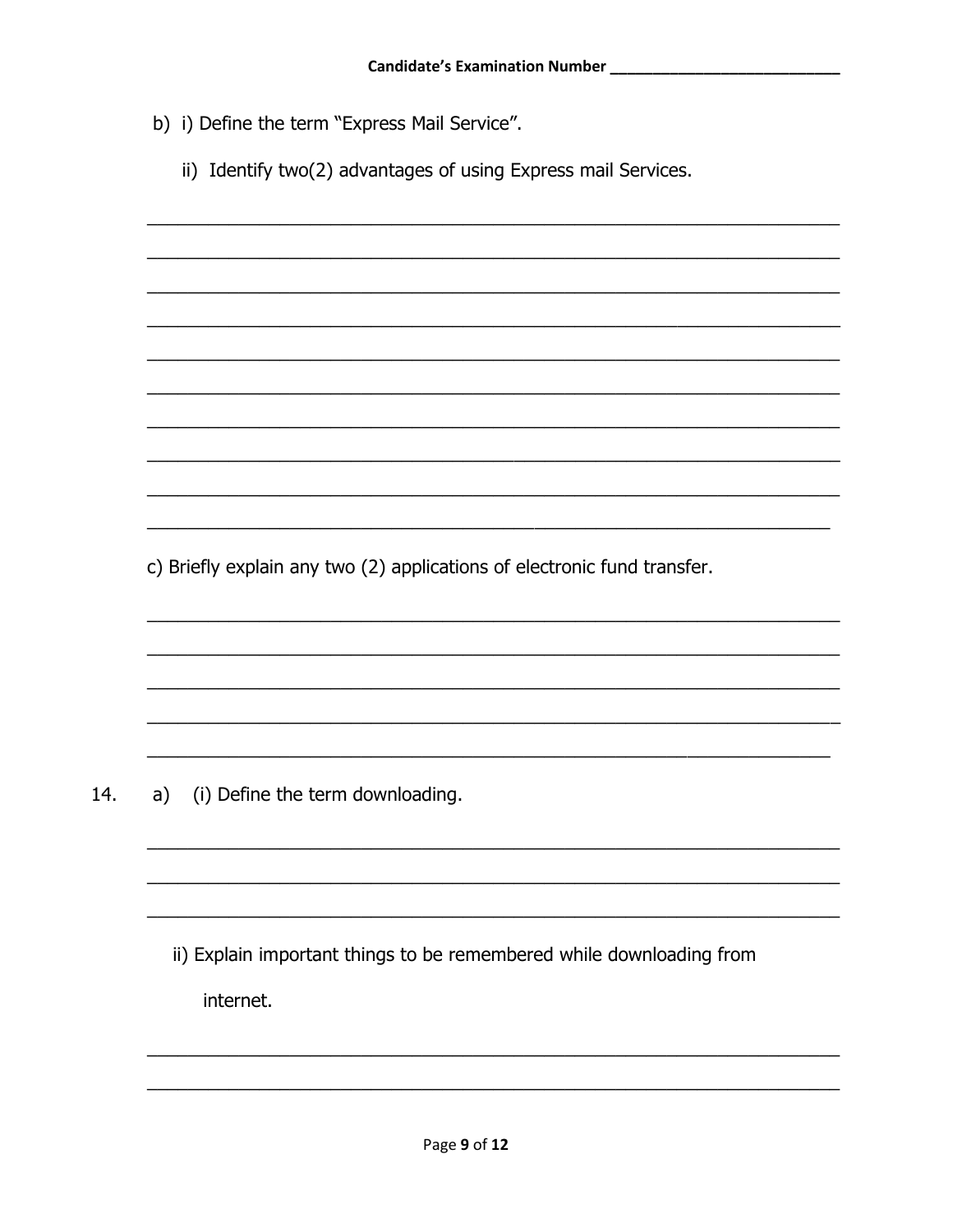

- i) Crawling and Indexing
- ii) Alignment and Attachment
- iii) Malware and Hardware.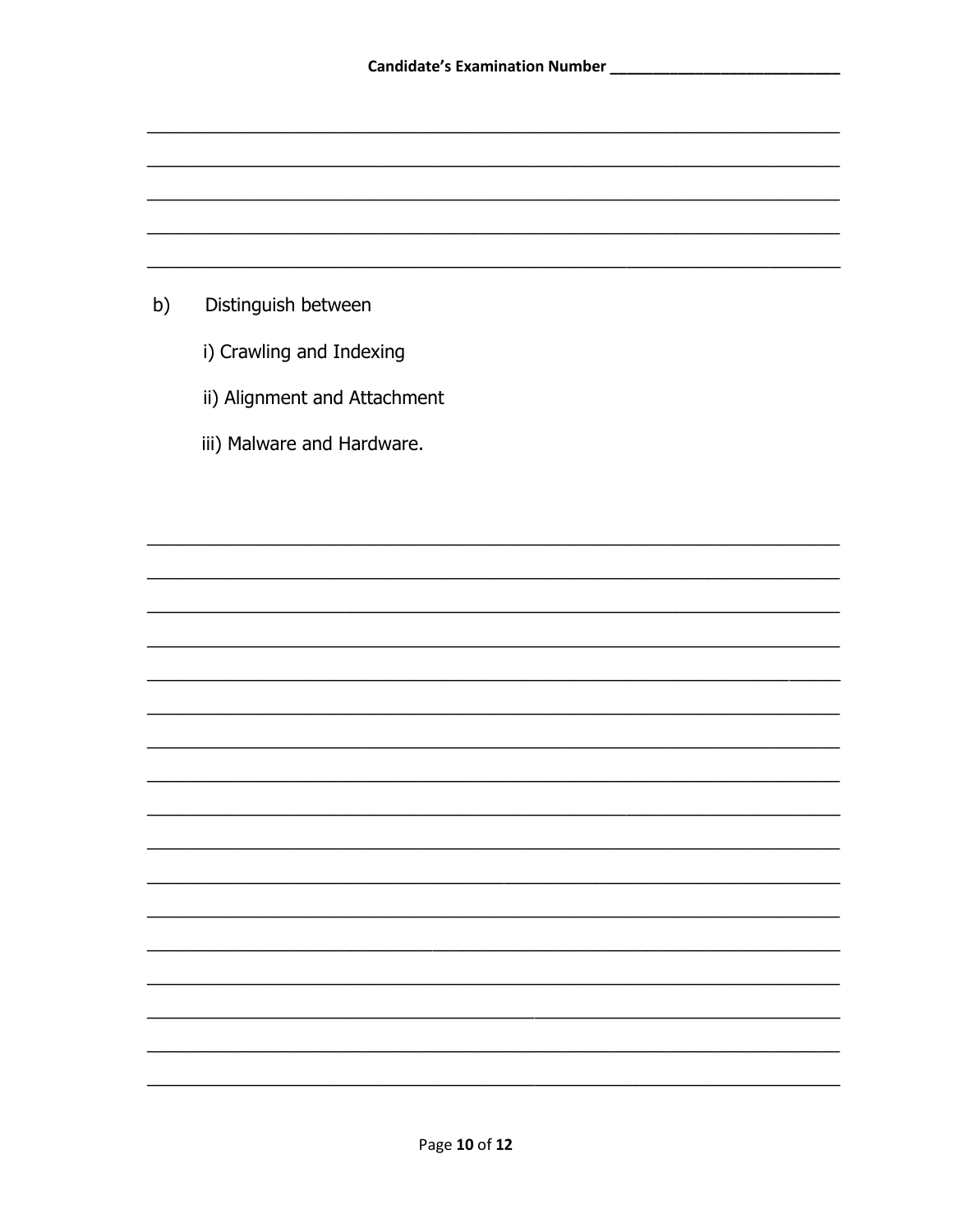a) Describe the procedure to be followed if you want to create a new folder on 15. a desktop.

b) Briefly explain any two (2) cares to be taken for the safety of monitor of a computer

c) Distinguish between system software and application software.